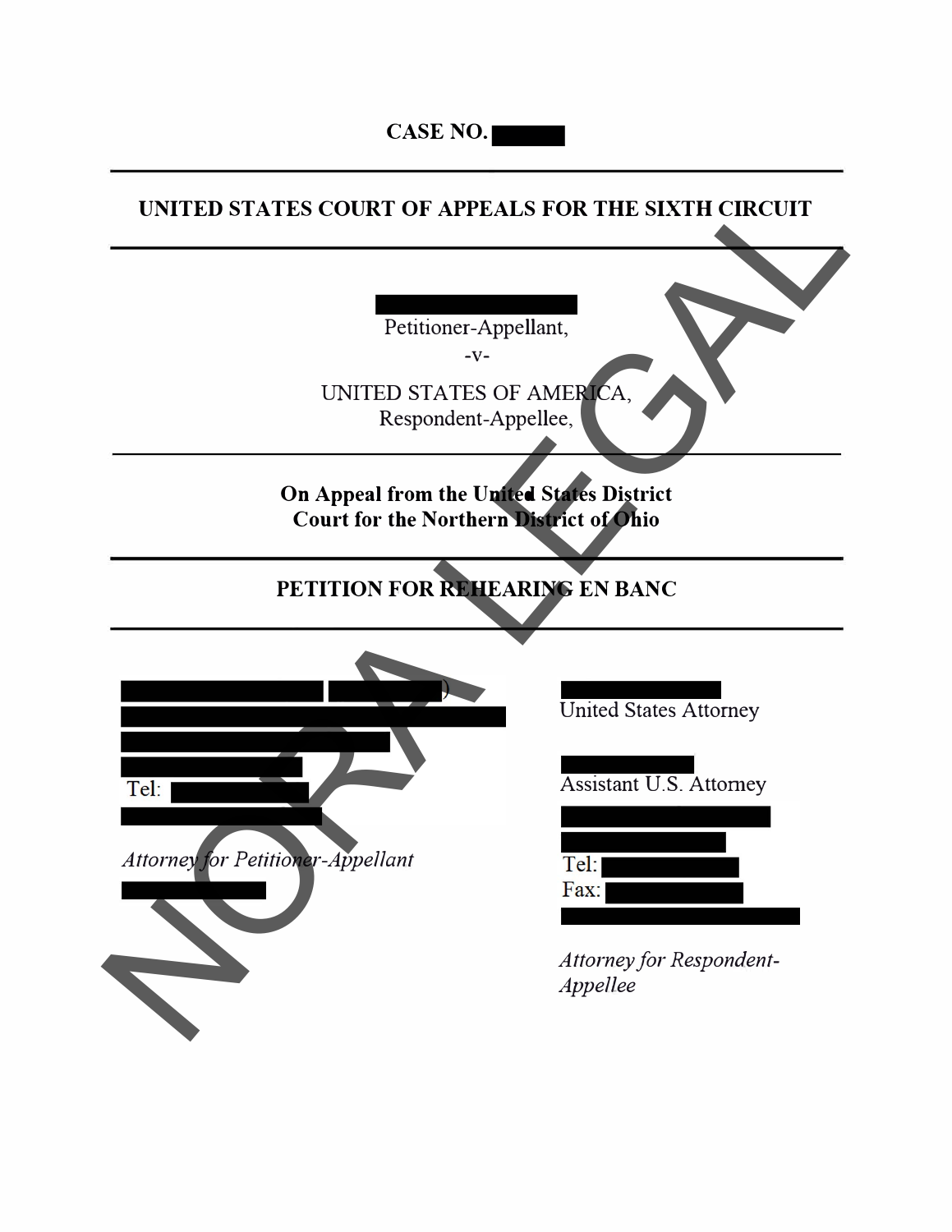## **TABLE OF CONTENTS**

| <b>ARGUMENT</b>                                                                                                                                                                                                         |
|-------------------------------------------------------------------------------------------------------------------------------------------------------------------------------------------------------------------------|
| THE PANEL DECISION CONFLICTS WITH DECISIONS OF<br>L.<br>THE UNITED STATES SUPREME COURT AND THIS COURT AND<br><b>CONSIDERATION BY THE FULL COURT IS THEREFORE</b><br>NECESSARY TO SECURE AND MAINTAIN UNIFORMITY OF THE |
| <b>COURT'S DECISIONS</b>                                                                                                                                                                                                |
|                                                                                                                                                                                                                         |
| CERTIFICATE OF SERVICE                                                                                                                                                                                                  |
|                                                                                                                                                                                                                         |
|                                                                                                                                                                                                                         |
|                                                                                                                                                                                                                         |
|                                                                                                                                                                                                                         |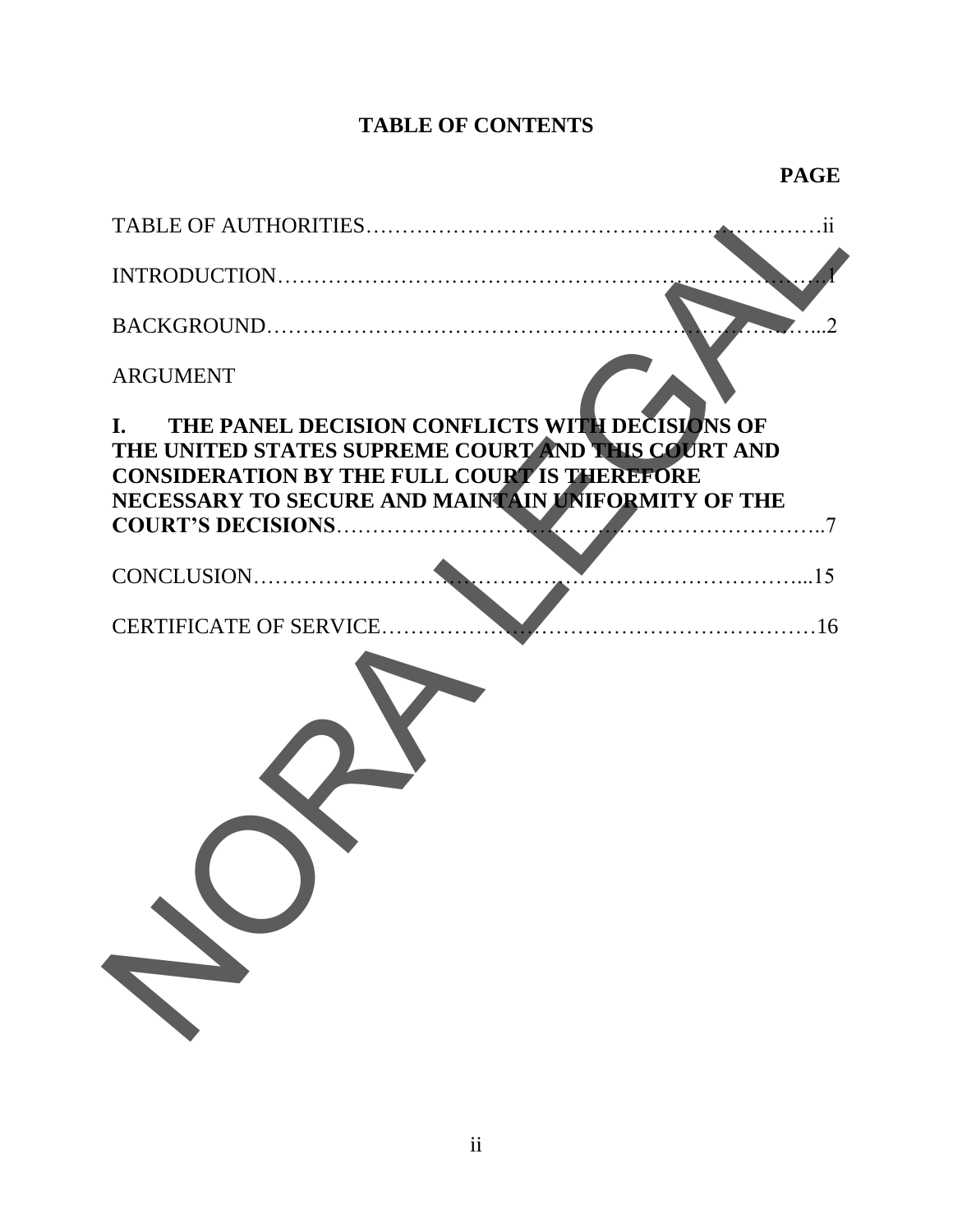## **TABLE OF AUTHORITIES**

| <b>CASES</b>                                                                          | pages |
|---------------------------------------------------------------------------------------|-------|
|                                                                                       |       |
| <i>Higbee v. United States, 20 F. App'x 465 (6th Cir. 2001)</i>                       |       |
| Jones v. Barnes, 463 U.S. 745, 751, 103 S. Ct. 3308 77,                               |       |
| Regalado v. United States, 334 F.3d 520 (6th Cir. 2003)<br>$\mathbf{M}$ .1, 2, 13, 14 |       |
| Roe v. Flores-Ortega, 528 U.S. 470, 120 S. Ct. 1029,                                  |       |
| Shelton v. United States, 378 F. App'x 536 (6th Cir. 2010)1, 2, 12, 13                |       |
|                                                                                       |       |
| Strickland v. Washington, 466 U.S. 668, 688-94, 104 S. Ct. 2052,                      |       |
|                                                                                       |       |
| <b>OTHER AUTHORITIES</b>                                                              |       |
|                                                                                       |       |
| Fed. R. App. P. 35                                                                    |       |
|                                                                                       |       |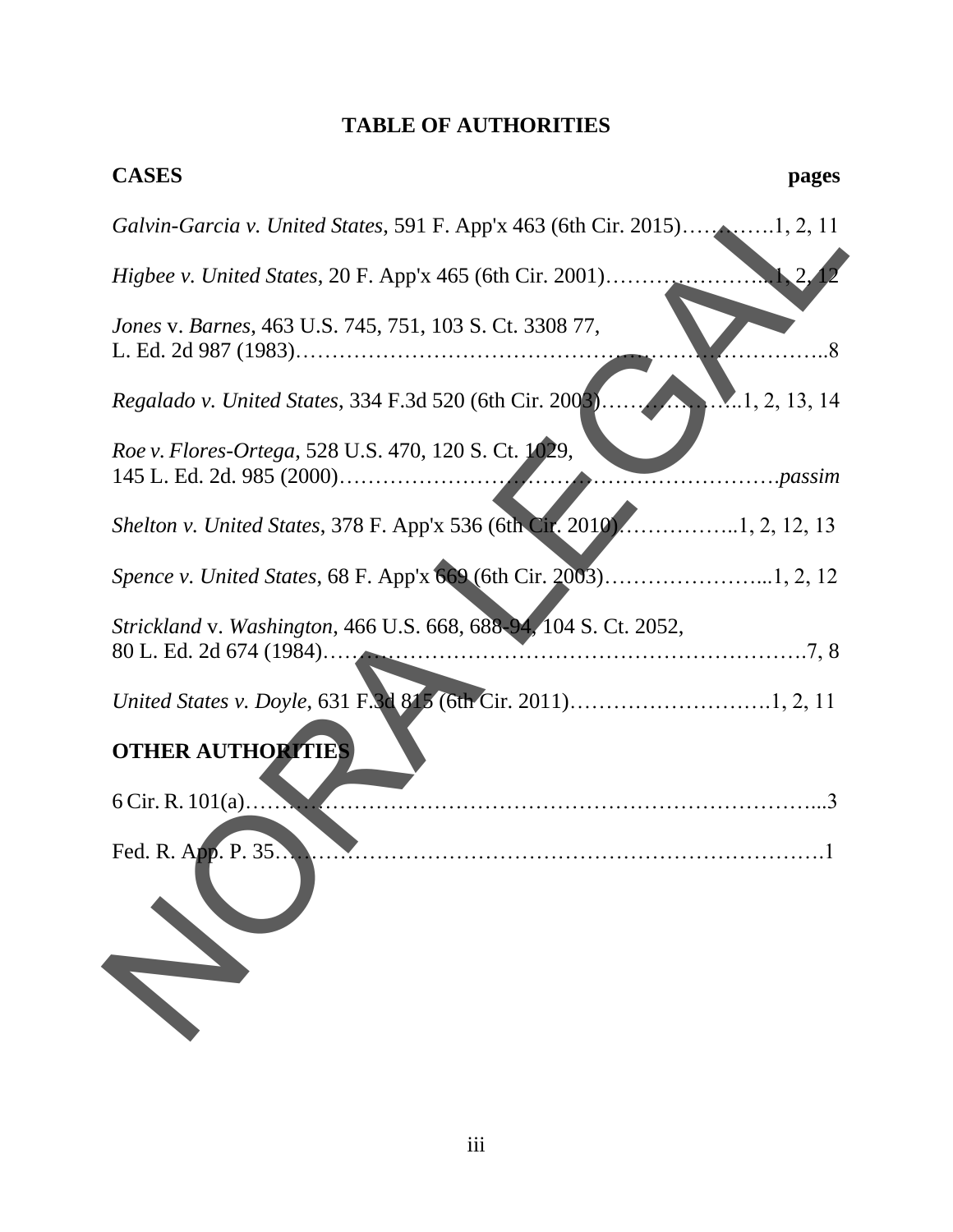#### **INTRODUCTION**

Petitioner-Appellant,  $($ <sup>-</sup> hereby petitions, under Federal Rule of Appellate Procedure 35, for rehearing en bane of the **1.** panel decision (the "Panel Decision") related to this matter, to address the portion of the Panel Decision which conflicts with decisions of the United States Supreme Court (the "Supreme Court") and this Court.<sup>1</sup> The Supreme Court in *Roe*, *supra,* establishes a three-part test to determine whether a defense counsel was ineffective for failing to file a notice of appeal on his/her client's behalf. *Roe,* 528 U.S. at 477-478. The first part of the test asks whether the defendant explicitly requested that his/her counsel file an appeal. *Id.,* at 477. When part one of the above test is satisfied, analysis under parts two and three is unnecessary. *Id.,* at 478 (a court's analysis moves to part two "[i]n those cases where the defendant neither instructs counsel to file an appeal nor asks that an appeal not be taken."). Although both his defense counsel, and the Respondent-Appellee (the "Government") agree that explicitly requested that his trial counsel file a notice of appeal on-behalf following trial, the Panel Decision considered Federal Rule of Appellate Procedure 35, for rehearing en bane of the<br>
period Rule of Appellate Procedure 35, for rehearing en bane of the<br>
period of the Panel Decision which conflicts with decisions of the United States<br>

<sup>1</sup>See Fed. R. App. P. 35; [Doc# 15-2]; see also *Roev. Flores-Ortega,* 528 U.S. 470, 120 S. Ct. 1029, 145 L. Ed. 2d. 985 (2000); *United States v. Doyle,* 631 F.3d 815 (6th Cir. 2011); *Galvin-Garcia v. United States,* 591 F. App'x 463 (6th Cir. 2015); *Higbee v. United States,* 20 F. App'x 465 (6th Cir. 2001); *Spence v. United States,* 68 F. App'x 669 (6th Cir. 2003); *Shelton v. United States,* 378 F. App'x 536 (6th Cir. 2010); *Regalado v. United States,* 334 F.3d 520 (6th Cir. 2003).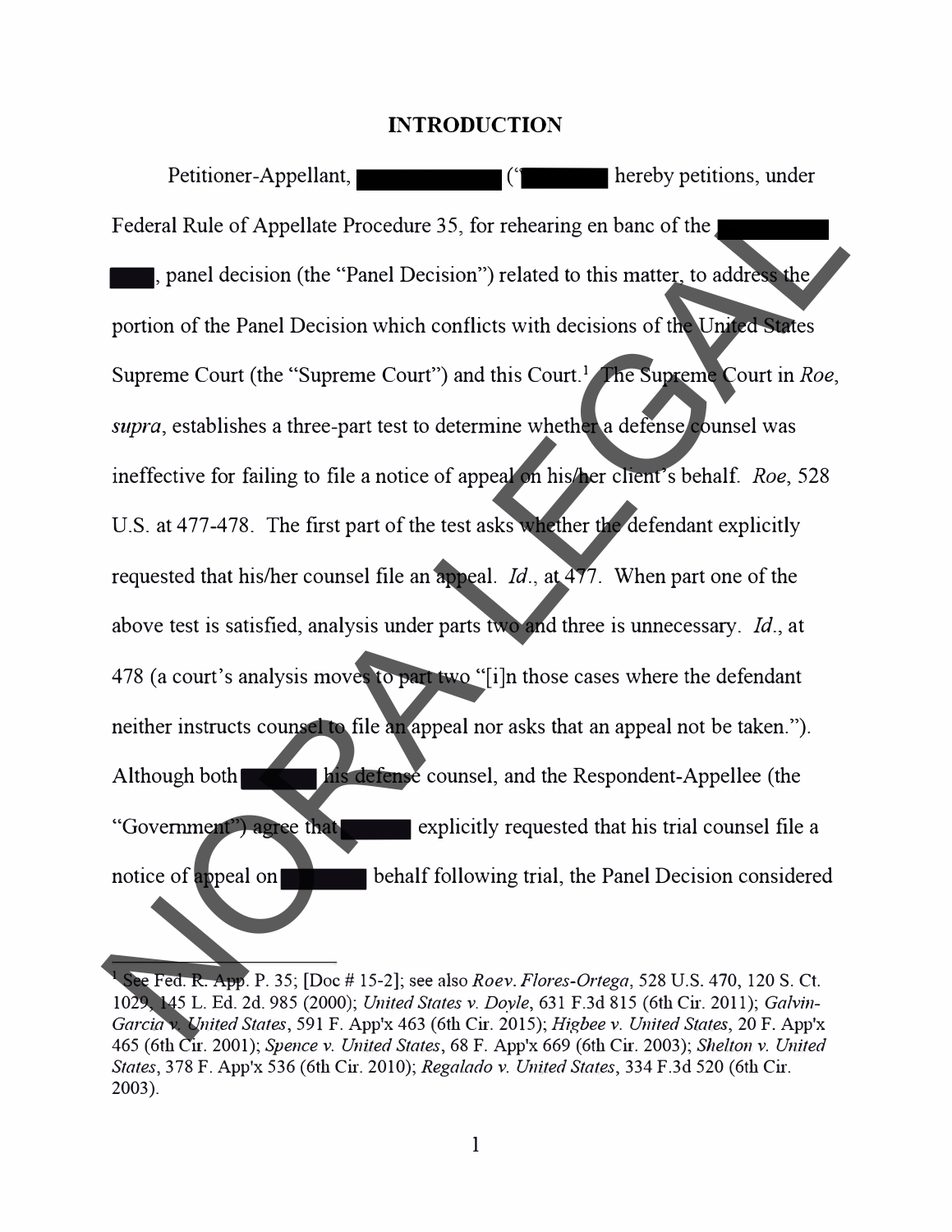part two of the above test and held that trial counsel was not ineffective despite failing to file the notice of appeal. **All the same is a** 46-9. The Panel Decision conflicts with *Roe.* Indeed, *post-Roe* cases considered by this Court also support<br>argument that the Panel Decision reached a decision contrary to *Roe.* See *United States v. Doyle,* 631 F .3d 815 ( 6th Cir. 2011 ); *Galvin-Garcia v. United States,* 591 F. App'x 463 (6th Cir. 2015); *Higbee v. United States,* 20 F. App'x 465 (6th Cir. 2001); *Spence v. United States,* 68 F. App'x 669 (6th Cir. 2003); *Shelton v. United States,* 378 F. App'x 536 (6th Cir. 2010); *Regalado v. United States,* 334 F.3d 520 (6th Cir. 2003). En bane consideration is therefore necessary to secure and maintain uniformity of both Courts' decisions. Decision conflicts with Roe. Indeed, post-Roe cases considered by this Court also<br>support any ampument that the Panel Decision reached a decision convey<br>Roe. See United States v. Doyle, 631 F.3d 815 (6th Cir. 2011); Color

Therefore, for the reasons set forth below, respectfully requests that this Honorable Court grant bane.

### **BACKGROUND**

Appellant was indicted on. counts ranging from , and  $[RE # 1]$ . went to trial on. counts but pled guilty on the count.  $[RE # 151]$ . A jury found guilty on all. counts following a full trial.

After trial, explicitly requested that his trial counsel, Mr.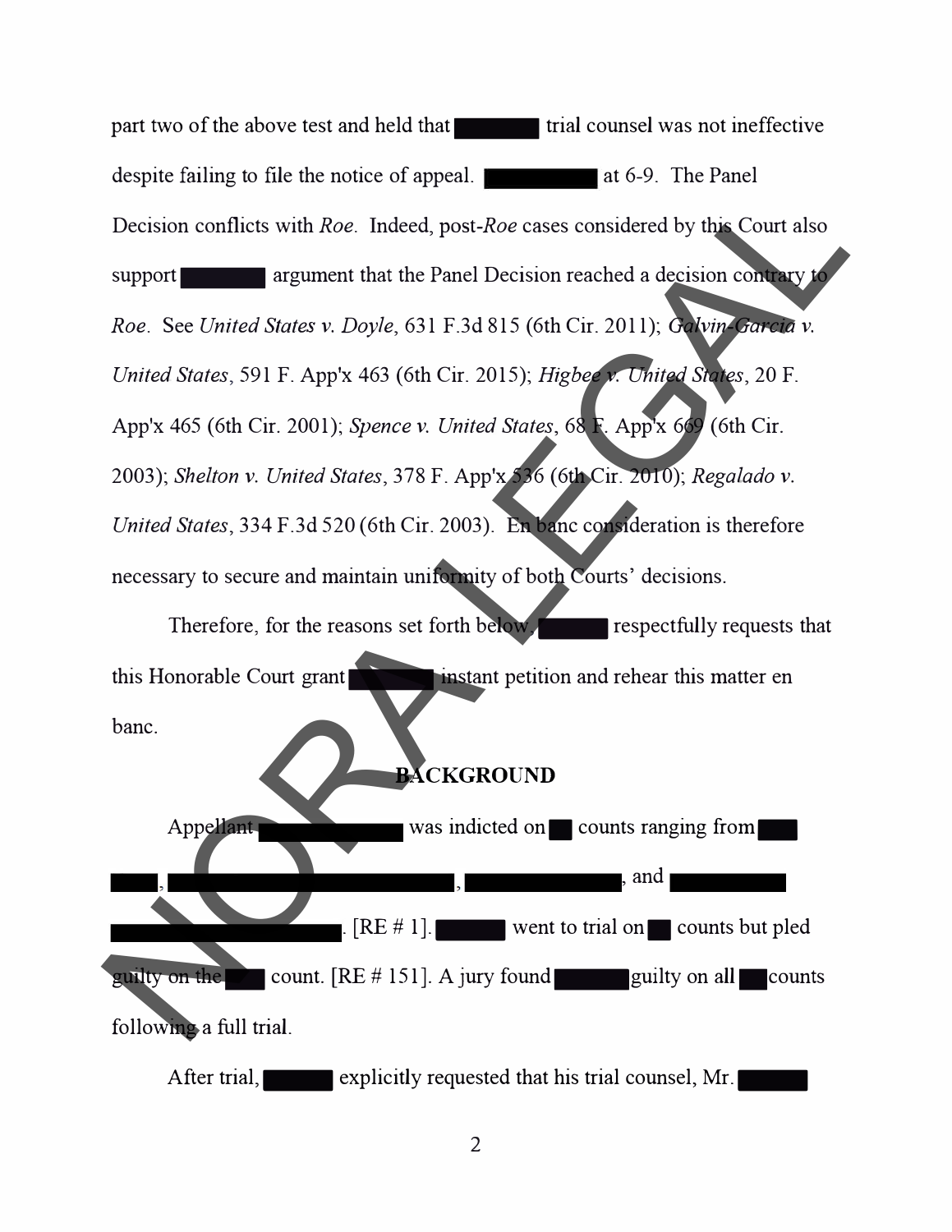

3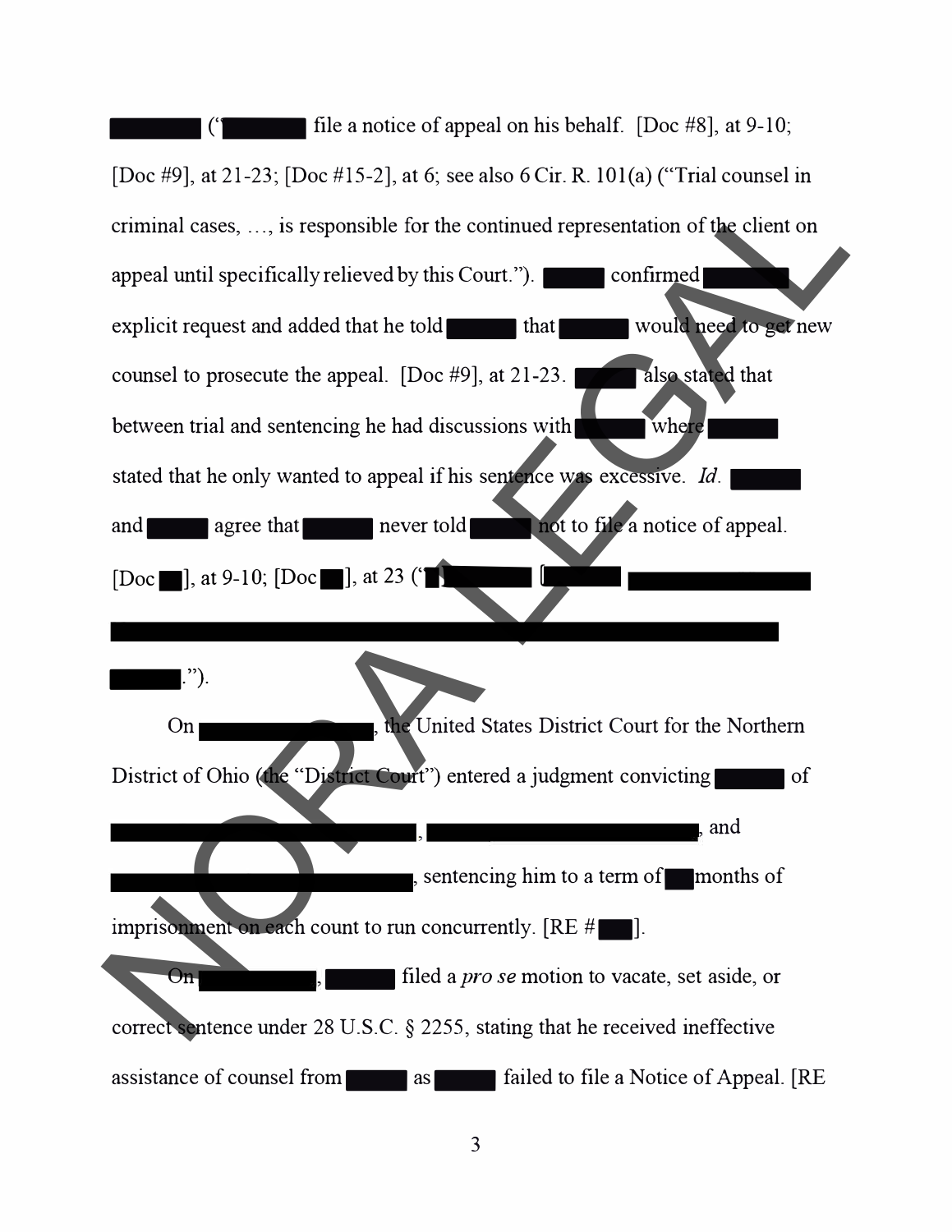$\#$  . also asserted the Court erred in not advising him of his right to appeal during the Sentencing Hearing.  $[RE \# \blacksquare]$ . On , the Government responded to *pro se* §2255 Motion. [RE # 197]. On **Conflict Conflict Conflict Conflict Conflict Conflict Conflict Conflict Conflict Conflict Conflict Conflict Conflict Conflict Conflict Conflict Conflict Conflict Conflict Conflict Conflict Conflict Conflict Conflict Co** § 2255 Motion to Vacate, Set Aside, or Correct Sentence based onineffective assistance of counsel based on a number of reasons, including, *inter alia,* **Failure to file notice of appeal.** [RE**FALE ID#FILE ID#** [100]. On  $\blacksquare$ , the Government filed its response to  $\blacksquare$  Supplemental §2255 Motion.  $[RE \#]$ On , Judge filed his Opinion denying petition without holding oral argument (the "District Court Opinion").  $[RE #$ . The District Court Opinion adopted the factual summary in the Government's briefings in full, and failed to discuss in detail any ofarguments for ineffective assistance of counsel except for the argument thatfailed to file a notice of appeal. *Id.* Judge found, contrary to and that there was ' that there was<br>The other issues brought forth in S2255 Motion were rejected without discussion or reason. See generally *Id.* Filed his Motion for Certificate of Appealability, which this Court granted in-part and denied in-part on-Government responded to<br>  $\frac{1}{2255}$  Motion to Vacate, Set Aside, or Correct Sentence based on<br>
ineffective assistance of counsel based on a number of **ssons**, including *inter*<br>
and interactive assistance of counsel bas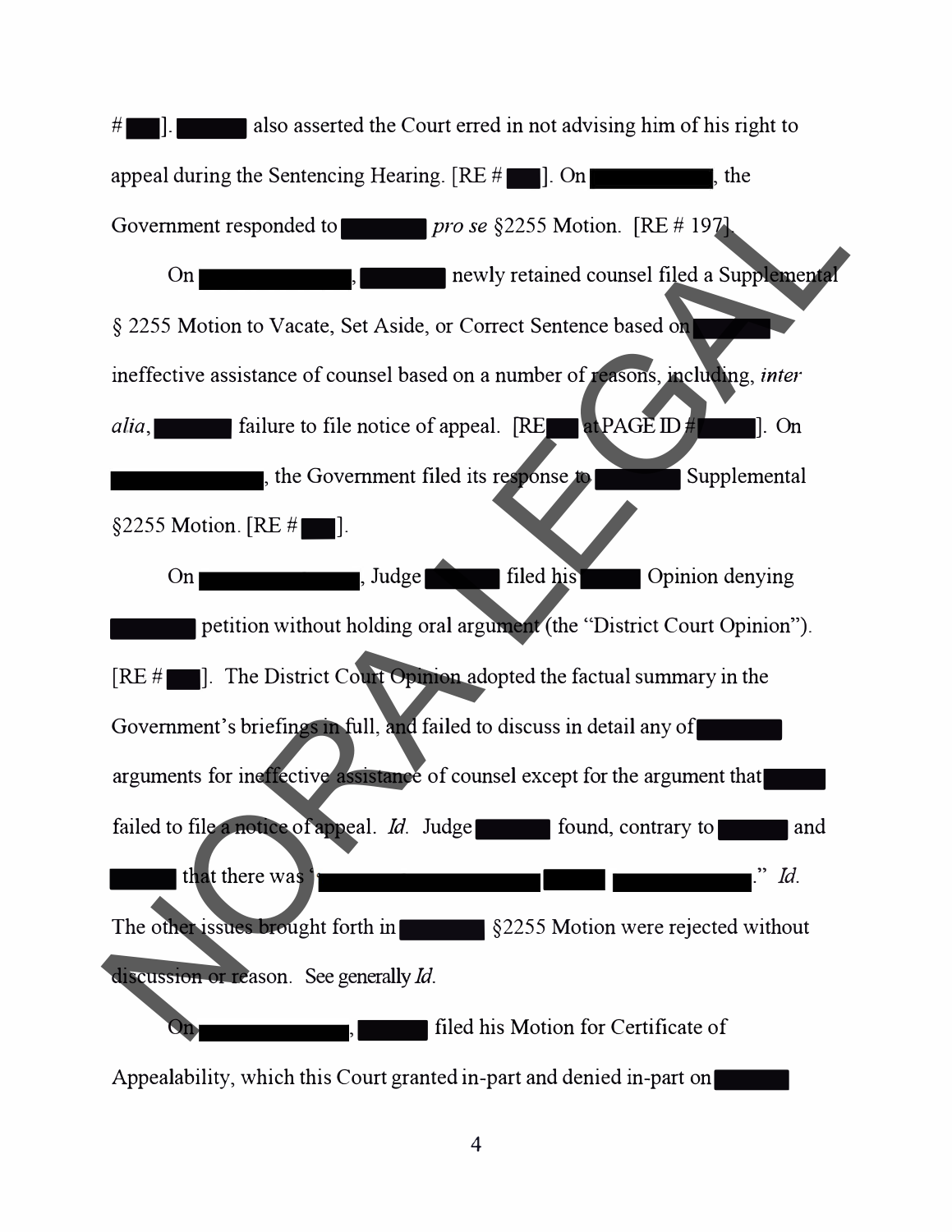**1.** [Doc **111]:** [Doc **111].** This Court issued **a** Certificate of Appealability on two issues, including whether trial counsel performed ineffectively by failing to file a notice of appeal. [Doc  $#$ , at pg. 5]. filed Appellant **Container and Structure Container** Brief On Appeal (<sup>"</sup> Appeal"). [Doc.]. In Appeal, argued that the District Court Opinion reached an erroneous conclusion regarding **the ineffective assistance** of counsel, particularly where:  $(1)$  failed to file a Notice of Appeal on  $\blacksquare$  behalf despite  $\blacksquare$  admission that requested that file a Notice of Appeal; and  $(2)$  failed to make  $\blacksquare$  legitimate claims against the Government's deficient motions for forfeiture or even perform the basic attorney function of informing of his right to challenge the Government's deficient motions for forfeiture. *Id.,* at 9-20. On **Confluent** Respondent filed its Brief Of Respondent-Appellee (the "Government's Response"). [Doc<sup>...]</sup>. In the Government's Response, the Government conceded that, after trial, explicitly requested that appeal<br>convictions. *Id.*, at 21-22. But the Government argued that discussions between and and which took place between trial and sentencing in this matter, somehow negated **explicit request**. *Id.*, at 19-31. The Government alluded to the creation of a "condition precedent" where only wanted to appeal if sentence was "excessive," The Covernment of the state of the state of the state of the state of the state of the state of counsel, particularly where: (1) and appeal and appeal of counsel, particularly where: (1) and failed to file Notice of Appeal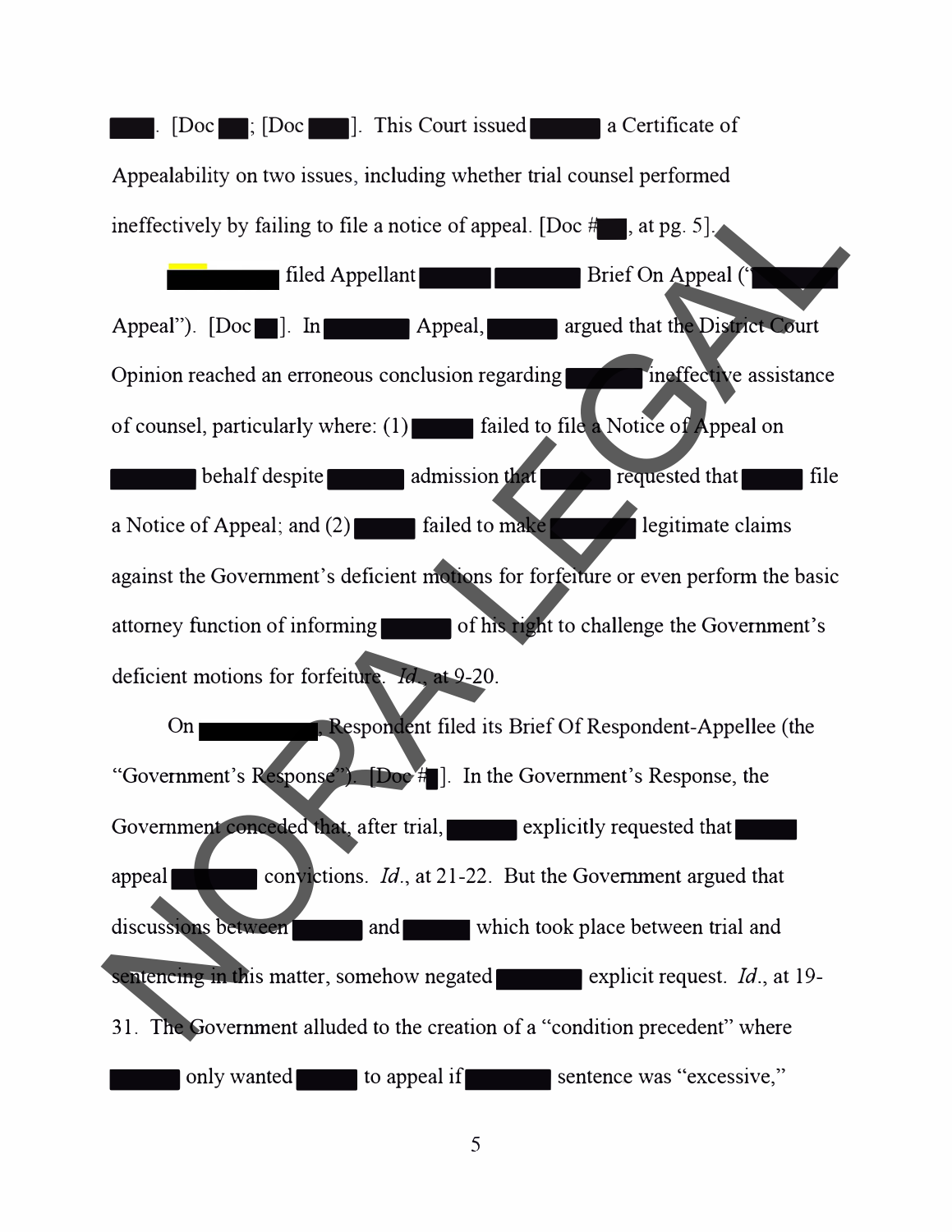which the Government argued it was not, since sentence fell within the sentencing guidelines. *Id*. In its response, the Government also argued that its motions for were not deficient and negotiations with the Government allowed to keep his home; so, actions related to could not have fallen below the *Strickland* standard and was not prejudiced by actions related to . *Id.*, at 31-40. On this Court issued the Panel Decision. [Doc #  $\blacksquare$ ]. Although both and agree that explicitly requested that file an appeal on **behalf**, the Panel Decision, contrary to the Supreme Court's decision in *Roe*, *supra*,stated the panel's agreement with the Government that discussions between **and** and which took place between trial and sentencing in this matter, somehow negated explicit request. *Id*., at 6-9. The Panel Decision upheld the District Court's decision and further agreed with the Government, finding that only wanted to appeal if sentence was "excessive." *Id*. However, in its analysis of this argument the Panel Decision fails to cite to relevant authority which would support the finding that negated his explicit request for  $\blacksquare$  to file an appeal on **behalf.** *Id.* (the Panel Decision cites to *Roe* to point out that claim is based on *Roe*, and cites to cases related to forfeited arguments only). The Panel Decision also followed the Government's reasoning regarding Notions for<br>
Sovernment allowed to keep his home; so, allowed a regoliations with the<br>
could not have fallen below the *Strickland* standard<br>
was not prejudiced by<br>
were not deficient and<br>
was not prejudiced by<br>
actions r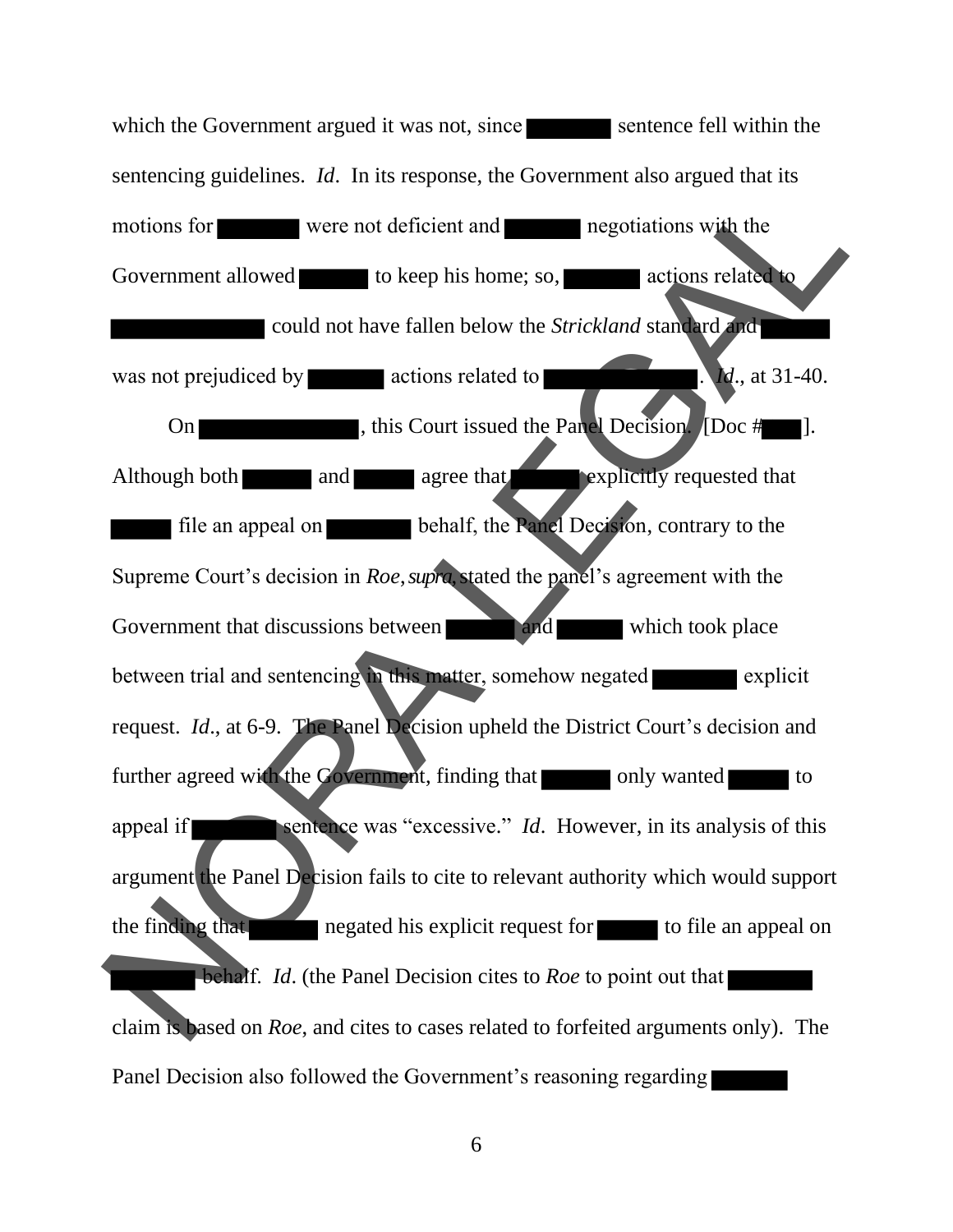conduct related to **the set of the set of the set of the set of the set of the set of the set of the set of the set of the set of the set of the set of the set of the set of the set of the set of the set of the set of the** 

did not fall below the *Strickland* standard and was not prejudiced as a

result of performance. *Id*., at 14-17.

For the reasons set forth below, respectfully requests that this

Honorable Court grant **instant petition and rehear this matter en banc.** 

## **ARGUMENT**

# **I. THE PANEL DECISION CONFLICTS WITH DECISIONS OF THE UNITED STATES SUPREME COURT AND THIS COURT AND CONSIDERATION BY THE FULL COURT IS THEREFORE NECESSARY TO SECURE AND MAINTAIN UNIFORMITY OF THE COURT'S DECISIONS**. THE REAL PROPERTY CONTAINSTAND TO A SUPERINT CONTAINST AND THIS COURT AND THE REFORE<br>
SCUMENT ON CONFLICTS WITH DECISIONS OF<br>
PREME COURT AND THIS COURT AND<br>
E FULL COURT IS THEREFORE<br>
AND MAINTAIN UNIFORMITY OF<br>
S.<br>
THE p

The Panel Decision conflicts with precedent, particularly where it upheld decision not to file a notice of appeal and finding performance not ineffective, despite agreement between that explicitly requested that his trial counsel file a notice of appeal on behalf after trial. "A defendant claiming ineffective assistance of counsel must show (1) that counsel's representation 'fell below an objective standard of reasonableness …' and (2) that counsel's deficient performance prejudiced the defendant." *Roe*, 528 U.S. at 476-77; citing *Strickland* v. *Washington*, 466 U.S. 668, 688-94, 104 S. Ct. 2052, 80 L. Ed. 2d 674 (1984). The above *Strickland* test "applies to claims … that counsel was constitutionally ineffective for failing to file a notice of appeal." *Id*., at 477. "[C]ourts must 'judge decision not to file a notice of appeal a<br>not ineffective, despite agreement between<br>that<br>explicitly requested that his trial<br>counsel must show (1) that counsel's representat<br>standard of reasonableness ...' and (2) that co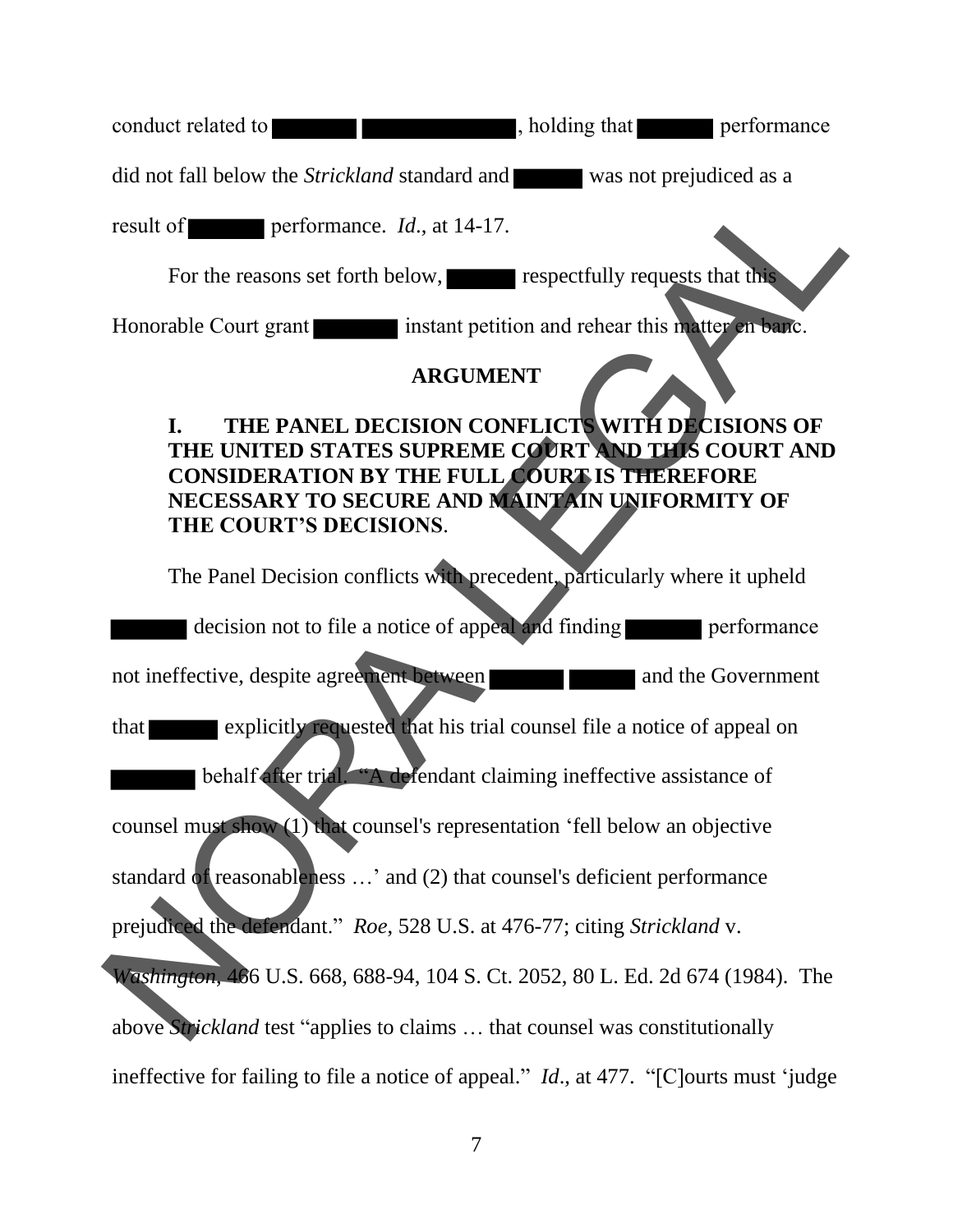the reasonableness of counsel's conduct on the facts of the particular case, viewed as of the time of counsel's conduct,' … and 'judicial scrutiny of counsel's performance must be highly deferential.'" *Id*.; quoting *Strickland*, 466 U.S. at 689. The Supreme Court held that when a defendant explicitly requests that his counsel file a notice of appeal, counsel is ineffective if he fails to perform the purely ministerial task of filing a notice of appeal. *Id*. ("a lawyer who disregards specific instructions from the defendant to file a notice of appeal acts in a manner that is professionally unreasonable."). Counsel's failure to file a notice of appeal upon request from the defendant "cannot be considered a strategic decision; filing a notice of appeal is a purely ministerial task, and the failure to file reflects inattention to the defendant's wishes." *Id*. "At the other end of the spectrum, a defendant who explicitly tells his attorney *not* to file an appeal plainly cannot later complain that, by following his instructions, his counsel performed deficiently." *Id*., citing *Jones* v. *Barnes*, 463 U.S. 745, 751, 77 L. Ed. 2d 987, 103 S. Ct. 3308 (1983) (accused has ultimate authority to make fundamental decision whether to take an appeal). inattention to the defendant's wishes." Id. "At defendant who explicitly tells his attorney not to complain that, by following his instructions, his Id., citing Jones & Barnes, 463 U.S. 745, 751, 7 (1983) (accused has ult In the Junction Strickland, 466 U.S. at 689.<br>
defendant explicitly requests that his counse<br>
ffective if he fails to perform the purely<br>
ppeal. Id. ("a lawyer who disregards specific<br>
e a notice of appeal acts in a manner

In *Roe*, the Supreme Court lays out a test to determine whether a defense counsel was ineffective for failing to file a notice of appeal on his/her client's behalf. *Roe*, 528 U.S. at 477-478. Part one of the test asks whether the client made an explicit request for an appeal; in this situation, a defense counsel is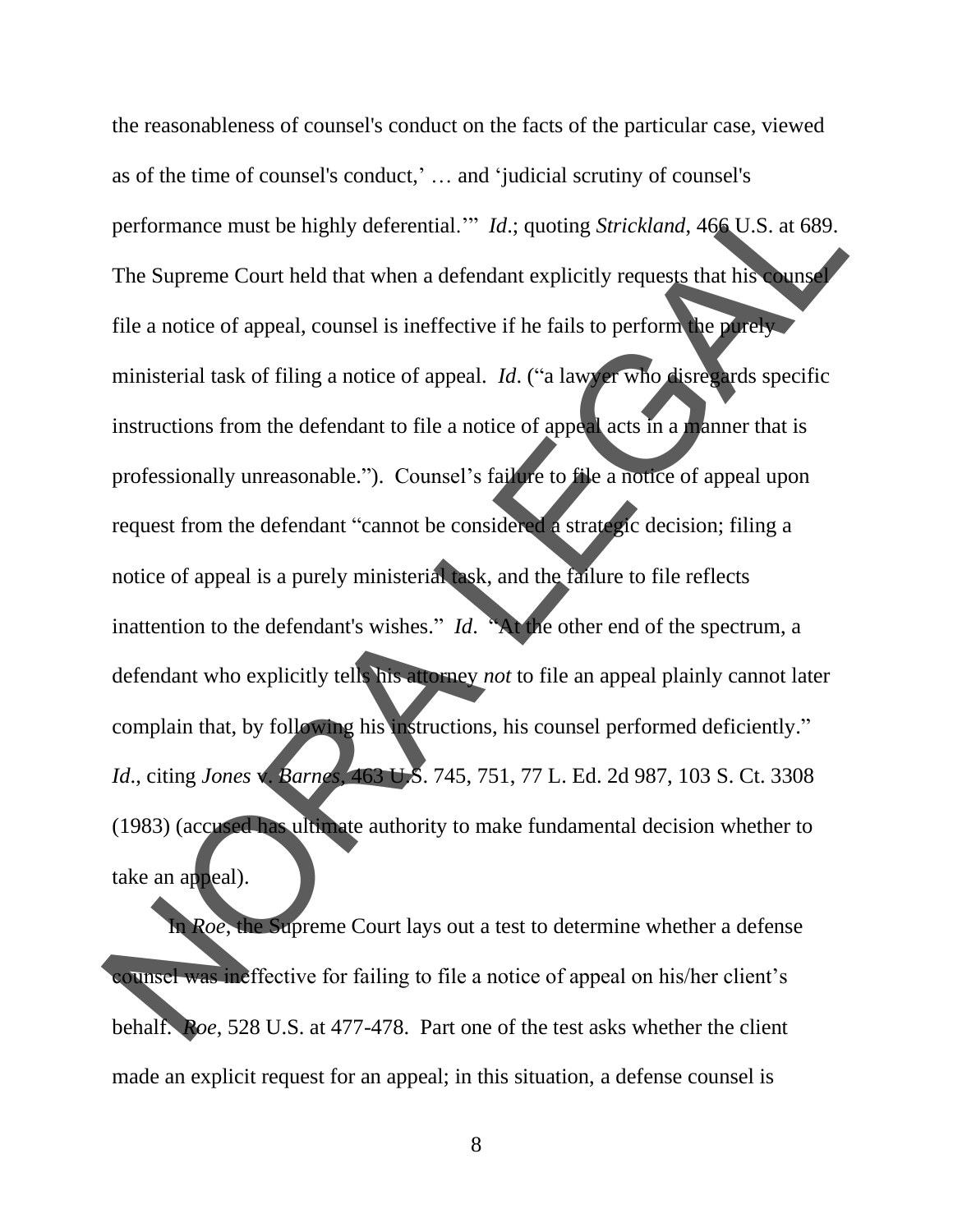ineffective for not filing a notice of appeal. *Id*. Part two of the test occurs "[i]n those cases where the defendant neither instructs counsel to file an appeal nor asks that an appeal not be taken." *Id*. Part two of the test asks whether defense counsel consulted with his/her client about an appeal. *Id*. If defense counsel has consulted with his/her client then he/she is professionally unreasonable "only by failing to follow the defendant's express instructions with respect to an appeal." *Id*. Part three of the test, which is not at issue here, occurs when the defendant has not explicitly requested an appeal and defense counsel has not consulted with his/her client about an appeal. *Id*. (in part three a court asks "whether counsel's failure to consult with the defendant itself constitutes deficient performance."). t two of the test asks whether defense counsel<br>appeal. Id. If defense counsel has consulted<br>essionally unreasonable "only by anting to<br>ctions with respect o an appeal. Id. Part<br>here, occurs when the defendant has not<br>fense

The question here is not whether, at the end of  $\blacksquare$  trial, explicitly requested that **file a notice of appeal on behalf**, because the Government, and the panel agree that he did. [Doc  $\blacksquare$ ], at 9-10; [Doc  $\blacksquare$ ], at 21-23; [Doc  $\blacksquare$ ], at 4. Rather, the question is whether discussions between and which took place after trial, but before sentencing, somehow negated explicit request. The Government, the District Court, and the panel believe that the above-mentioned discussions negated explicit request, however, their belief does not comport with the holdings in *Roe* or certain cases decided by this Court. The question here is not whether, at the explicitly requested that<br>the Covernment, and the panel<br>10; [Doc ], at 2 23; [Doc ], at 4. Rather<br>discussions between and and which<br>sentencing somehow regated explicit<br>District Cour

The Government correctly point ed out to the panel that the Court in *Roe*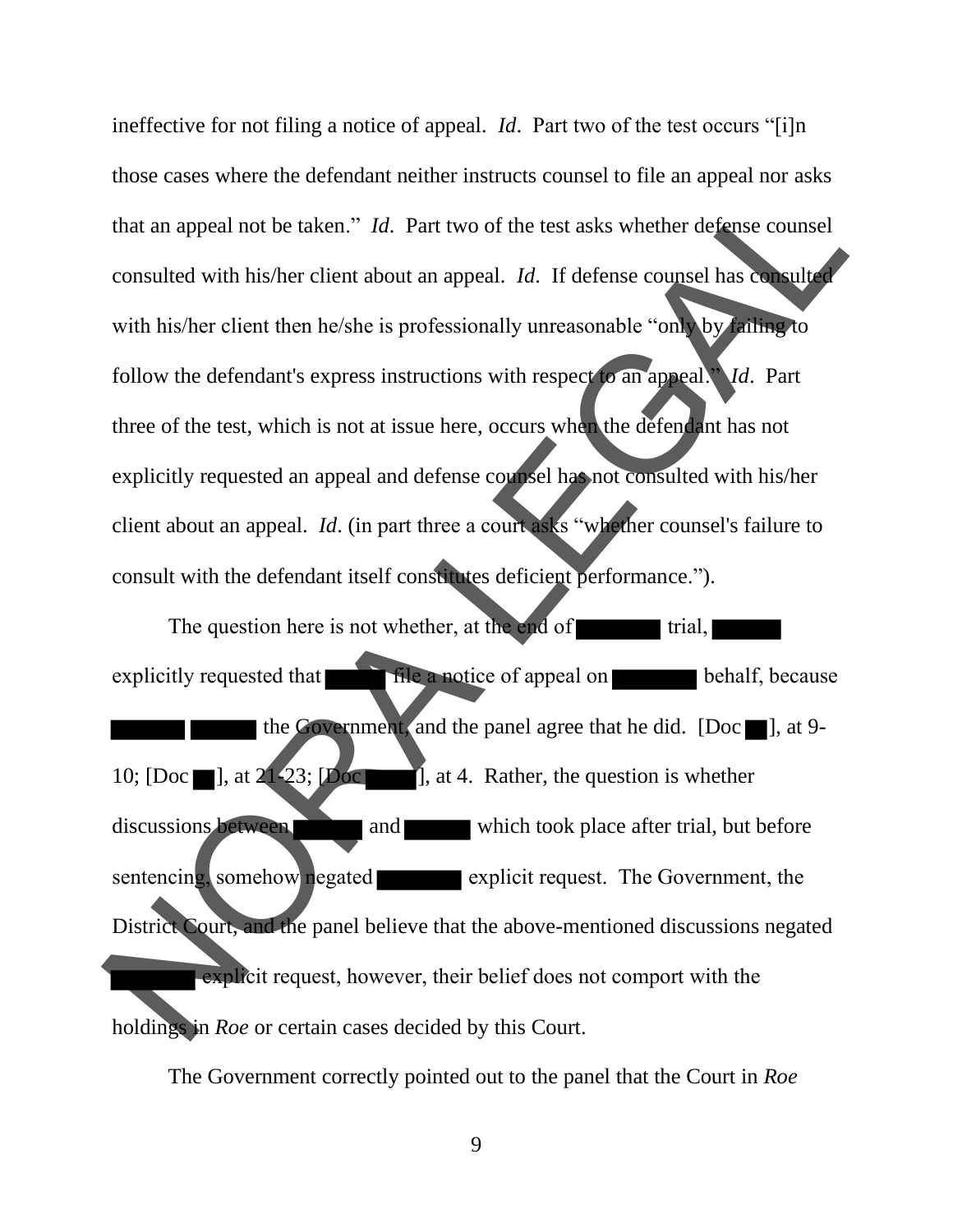contemplates a spectrum of possible outcomes related to whether a defense counsel has a constitutional duty to file a notice of appeal. [Doc  $\blacksquare$ ], at 25. The Government also correctly cited to the panel the test spelled out by the Court in *Roe* which was meant to help courts reach consistent holdings in cases similar to the instant matter. *Id*. Nevertheless, both the Government and the panel reached a conclusion regarding the facts of this matter that contradicts *Roe*.

To support its case, both the Government and the Panel Decision latch on to part two of the above *Roe* test which discusses whether in fact consulted with about an appeal.  $[Doc \nightharpoonup ]$ , at  $25-31$ ;  $[Doc \nightharpoonup ]$ , at 6-9. Noting that attests that he did consult with regarding an appeal, the Government and the Panel Decision inexplicably use that attestation to skip over the first part of the *Roe* test to somehow negate explicit request for an appeal. *Id*. *Roe* clearly notes that courts should only get to the second part of its test "[i]n those cases where the defendant neither instructs counsel to file an appeal nor asks that an appeal not be taken." *Roe*, 528 U.S. at 478. Government and the Panel Decision inexplicable<br>the first part of the *Roe* test to **somehow** negate<br>appeal. *Id. Roe* clearly notes that courts should<br>test "[i]n those cases where the defendant neither<br>nor asks that an ap e panel the test spelled out by the Court in<br>reach consistent holdings in cases similar to<br>both the Government and the panel reached a<br>matter that contradicts Roe<br>overnment and the Panel Decision latch on to<br>discusses whet

Here, all relevant parties agree that explicitly requested that file an appeal on behalf. [Doc  $\blacksquare$ ], at 9-10; [Doc  $\blacksquare$ ], at 21-23. Further, there is no evidence that ever retracted his explicit request for an appeal or ever explicitly requested that *not* file an appeal on behalf, indeed admits to quite the opposite. [Doc  $\blacksquare$ ], at 23 ("[t]o be clear  $\blacksquare$  never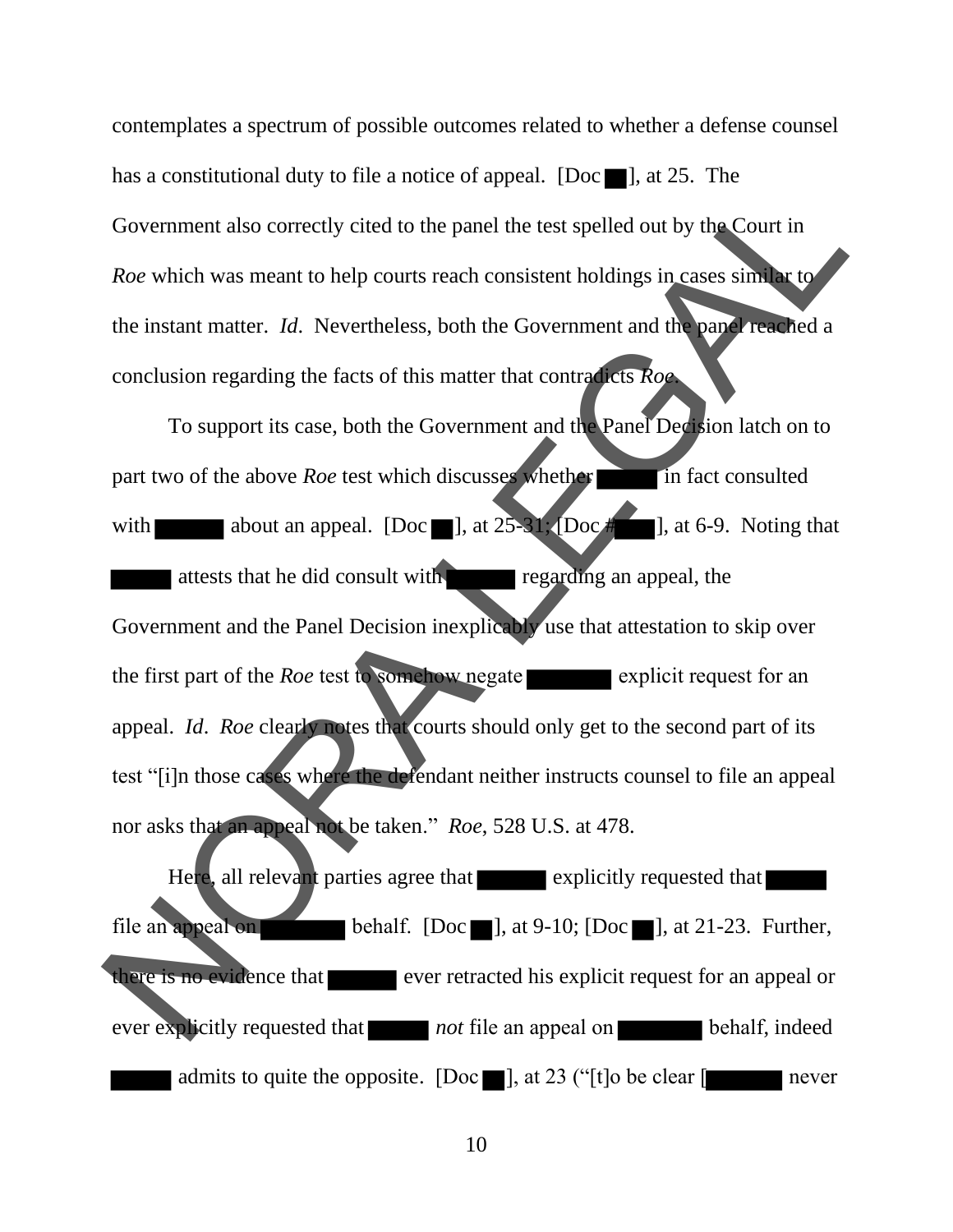."). Under part one of the *Roe* test, **find** failure to file a notice of appeal on behalf equates to ineffective assistance of counsel. *Roe*, 528 U.S. at 477. Consideration by the panel of any part of the *Roe* test other than part one was inappropriate, and notably, the Panel Decision does not cite to any case in support of its skipping part one of the *Roe* test. **Doc** # **1**, at 6-9.

Indeed, the argument, that consideration by the panel of any part of the *Roe* test other than part one, was inappropriate and is highlighted by comparison to other cases decided by this Court. For example, in *United States v. Doyle*, 631 F.3d 815 (6th Cir. 2011), the Court applied *Roe* and reached part two of the test because the defendant "did not instruct his counsel to file a notice of appeal." *Doyle*, 631 F.3d at 818. In *Galvin-Garcia v. United States*, 591 F. App'x 463 (6th Cir. 2015), the defendant never explicitly requested an appeal, so the Court considered part two of the *Roe* test. *Galvin-Garcia*, 591 F. App'x at 464. The Court upheld the district court's denial of the defendants § 2255 motion, finding that "counsel had a discussion with [the defendant] about his appellate rights and whether there were any viable issues for appeal." *Id*. Further, "[a]t the conclusion of the hearing, counsel advised [the defendant] that he should not appeal, and [the defendant] told the court that he would 'think it over.'" *Id*. Finally, "[a]fter the sentencing hearing, counsel explained [the defendant's] because the defendant "did not instruct his com-<br>
Doyle, 631 F.3d at 818. In Galvin-Garcia v. Un<br>
Cir. 2015), the defendant never explicitly reques<br>
considered part two of the Roe test. Galvin-Gar<br>
Court upheld the distric equates to ineffective assistance of counsel.<br>by the panel of any part of the *Roe* test other<br>notably, the Panel Decision does not eiter to<br>art one of the *Roe* test. [Doe #1], at 6-9.<br>sideration by the panel of any part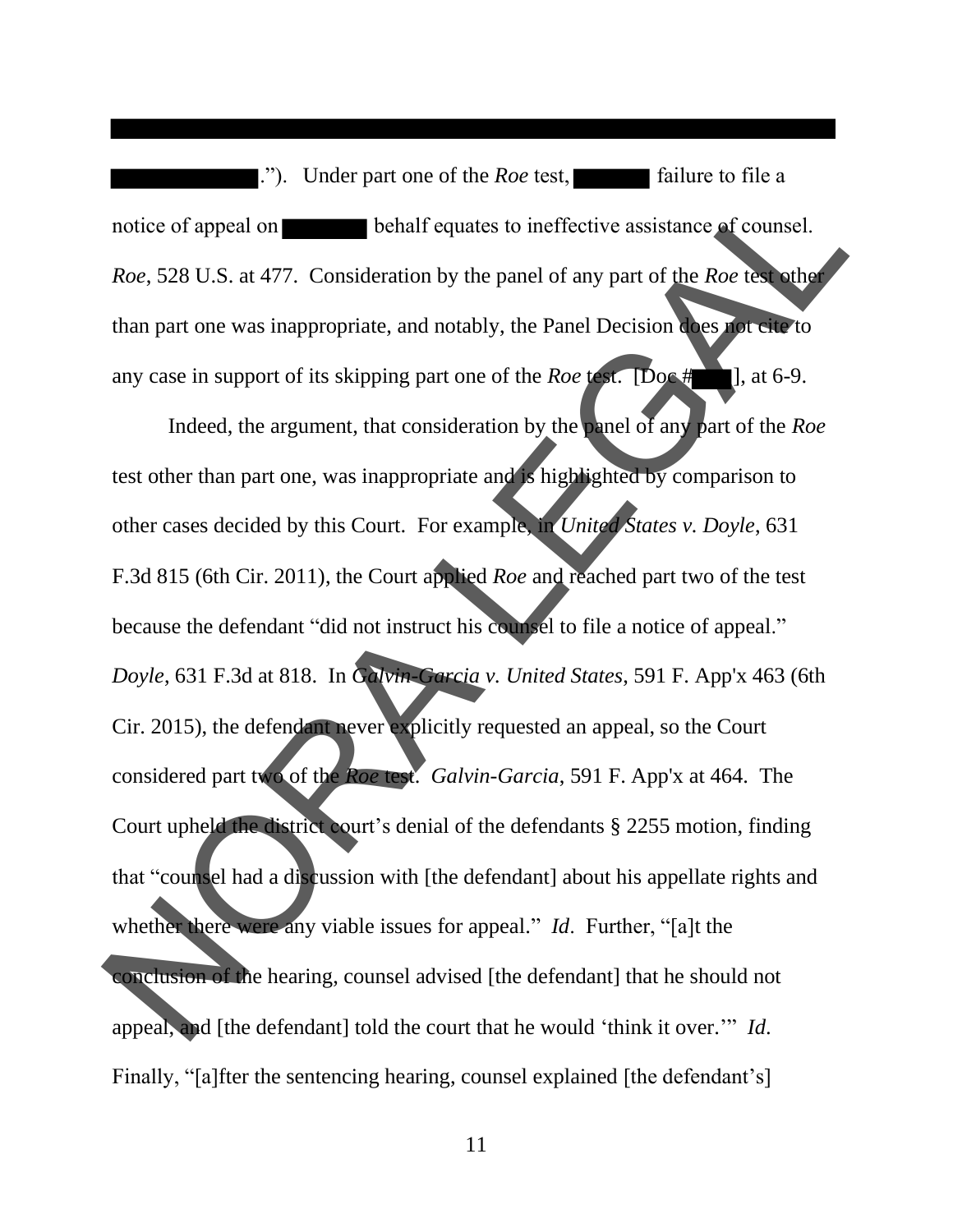appellate rights to his authorized representative on several occasions, and counsel told the representative to contact him if [the defendant] wanted to appeal." *Id*. Further, in *Higbee v. United States*, 20 F. App'x 465 (6th Cir. 2001), the defendant never explicitly requested that his attorney file an appeal on his behalf. *Higbee*, F. App'x at 466. Indeed, the Court, contemplating part two of the *Roe* test, found that the defendant admitted that his counsel "consulted with him about an appeal" ... and that the defendant "knew that counsel was not going to proceed with the appeal, and that he, should he wish to pursue the matter, would be proceeding pro se." *Id*. Where the defendant did not allege that he instructed his counsel to file an appeal, the Court held that "counsel's performance was not deficient, and he did not render ineffective assistance." *Id*. In *Spence v. United States*, 68 F. App'x 669 (6th Cir. 2003), the Court noted that "the district court concluded that [the defendant] failed to allege that he had instructed his attorney to appeal." *Spence*, 68 F. App'x at 671. In *Shelton v. United States*, 378 F. App'x 536 (6th Cir. 2010), the Court noted that the district court's finding that the defendant's counsel was not specifically instructed to file an appeal was not "clearly erroneous." *Shelton*, 378 F. App'x at 539. Then the Court turned to part two of the *Roe* test, ultimately holding that "[s]ince petitioner did not prove he gave any express instruction, it is clear that counsel did not render ineffective assistance of counsel in this way." *Id*. In each of the above -mentioned cases, this Court reached part two of the *Roe* not render ineffective assistance." Id. In Spence<br>
(6th Cir. 2003), the Court noted that "the district<br>
defendant] failed to allege that he had instructed<br>
68 F. App'x at 67. In Shelton v. United States,<br>
the Court noted 20 F. App'x 465 (6th Cir. 2001), the defendant<br>orney file an appeal on his behalf. *Higbee*, 20<br>ontemplating part two of the *Roe* rest, found<br>ounsel "consulted with him about an appeal"<br>counsel "consulted with him about a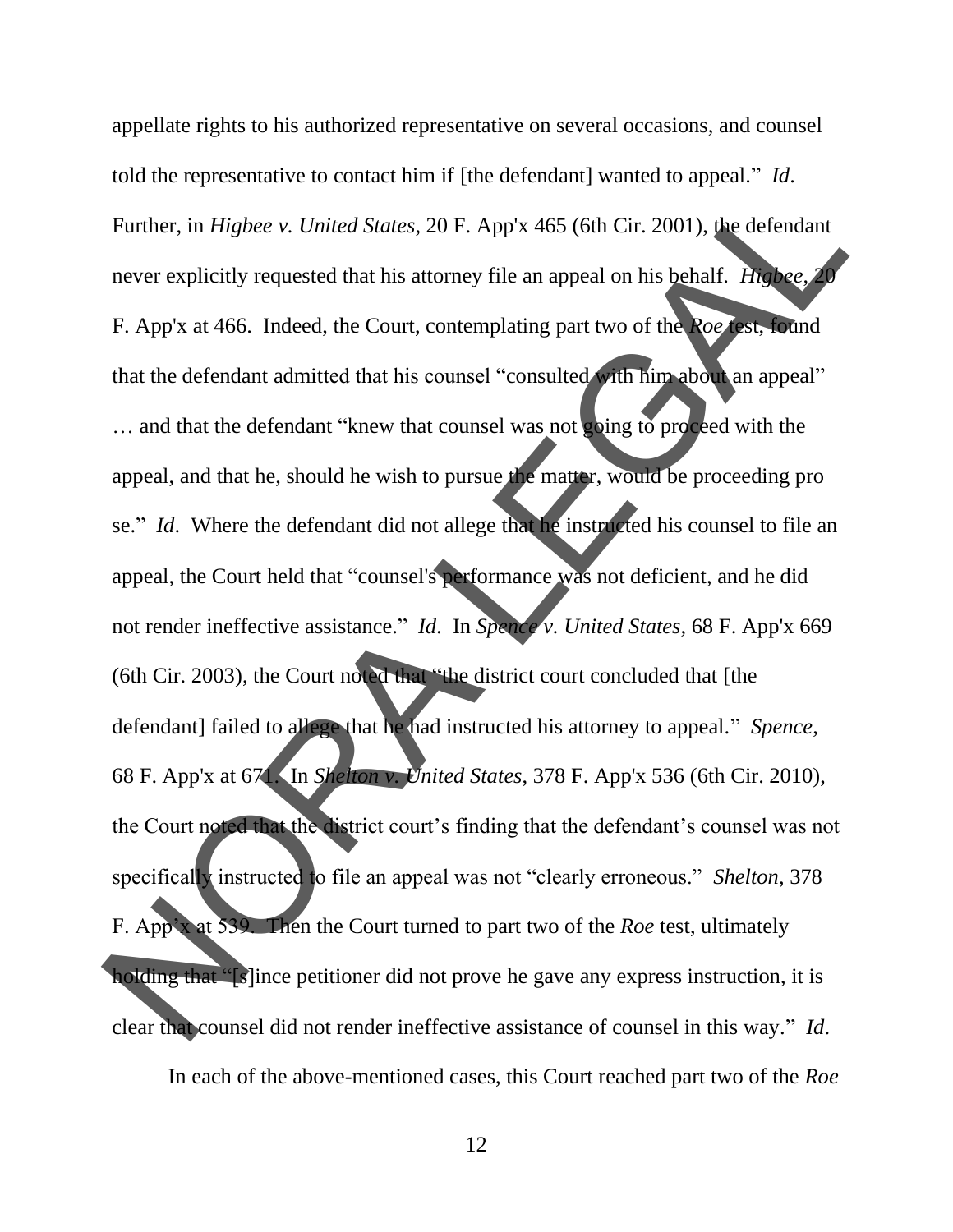test *only* after determining that the defendant had failed to explicitly request that his/her attorney file a notice of appeal. On the contrary, the Panel Decision quickly glosses over the fact the everyone is in agreement that explicitly requested that  $\blacksquare$  file an appeal in this matter after trial and jumps right to consideration of part two of the *Roe* test. [Doc #....], at 6-9. Indeed, the Panel Decision spills more ink blaming-formation of making certain arguments than it does considering whether analysis under part two of the *Roe* test is even necessary. *Id.* Consideration of part two of the *Roe* test is not necessary here, where unlike the above-mentioned cases,  $\blacksquare$  explicitly requested that  $\blacksquare$  file a notice of appeal and never explicitly told-not to, even after the discussions attested to by  $[Doc]$ , at  $9-10$ ;  $[Doc]$ , at  $23$   $[$ by  $\Box$  [Doc $\Box$ ], at 9-10; [Doc $\Box$ ], at 23 The matrix of the state of the state of the state of the state of the state of the state of the state of the state of the state of the state of the state of the state of the state of the state of the state of the state of

For further clarification, consider the especially analogous case of *Regalado*  v. *United States,* 334 F.3d 520 (6th Cir. 2003). In *Regaldo,* the Court considered conflicting testimony from the defendant and her attorney. *Regalado,* 334 F.3d at 523. The defendant claimed "that she placed a phone call to her lawyer the day after sentencing and told him 'that no matter what I still wanted him to appeal my case."<sup>"</sup> *Id.* But the defendant's attorney insisted that the defendant "never" instructed' him to file an appeal." *Id.* Ultimately, the Court found the defendant's

. ").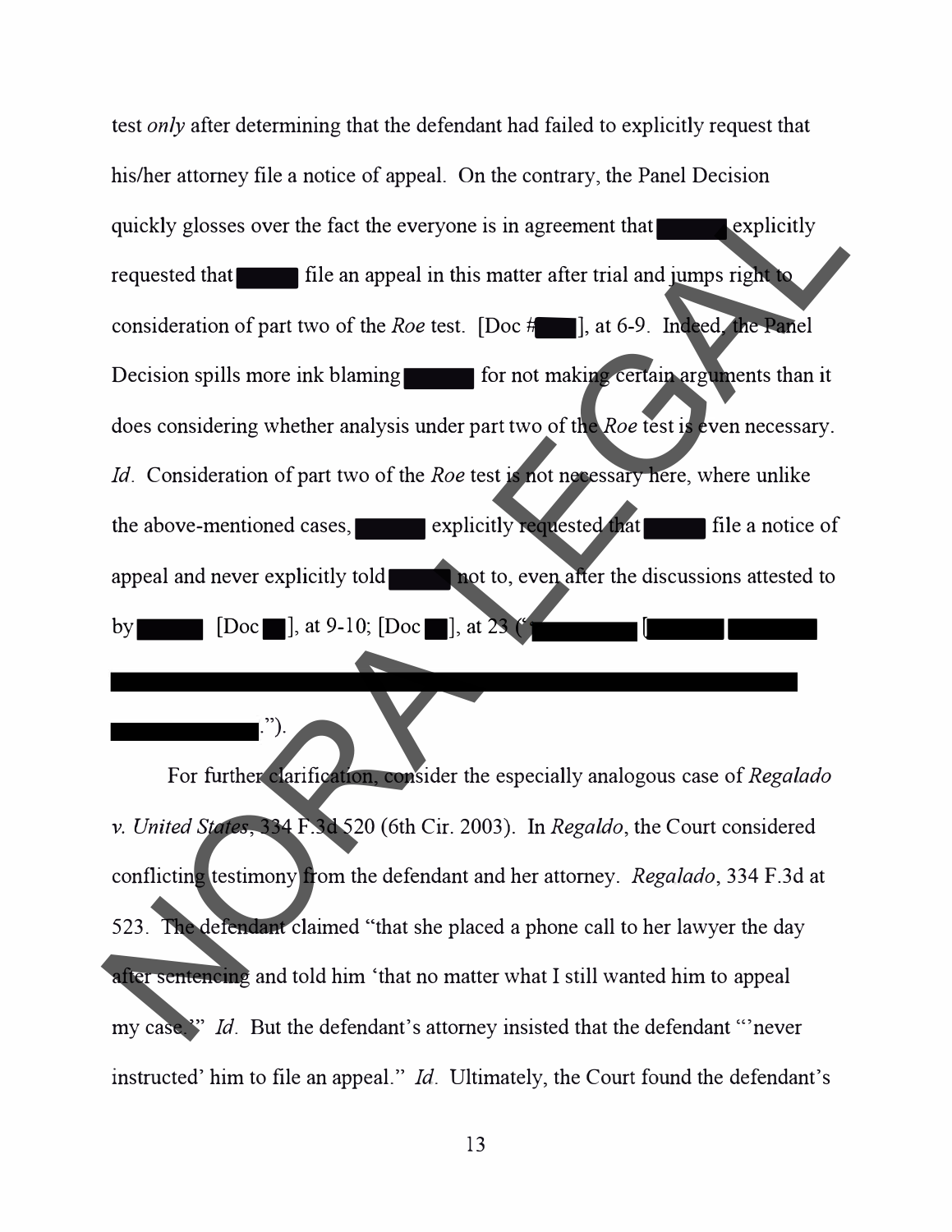attorney's testimony "credible that [the defendant] never instructed him to file an appeal and that [the defendant] agreed to proceed only on obtaining relief under Rule 35(b)." *Id*., at 525. The Court also cited the magistrate judge's report which found that the defendant "never 'explicitly directed' her attorney to file an appeal *Id.* Discussing the findings of the magistrate judge, the Court noted that the defendant agreed with her attorney's decision to pursue a sentence reduction and the defendant's attorney's "legitimate fear that after obtaining a sentence reduction from the district judge of fifteen years under the Sentencing Guidelines, an appeal actually might have resulted in a longer sentence." *Id*., at 525-26. Given the above, the Court affirmed the district court's decision to deny the defendant's § 2255 motion. *Id*., at 526. also cited the magistrate judge's report which<br>licitly directed' her attorney to file an appeal?<br>agistrate judge, the Court noted that the<br>decision to pursue a sentence reduction and<br>e fear that after obtaining a sentence

The *Regaldo* case is quite similar to this matter, but with an important distinction which illustrates where the Panel Decision strayed from the ruling in *Roe.* Like *Regaldo* and according to attestations, there were discussions between **and** regarding the pros and cons of filing a notice of appeal. [Doc  $\blacksquare$ ], at 21-23. Like *Regaldo*, believed that his duty to file the notice of appeal was based on some condition, which believed did not occur. *Id*. But, importantly, unlike *Regaldo*, there is no argument regarding whether explicitly requested that file a notice of appeal on his behalf after trial. *Id*. It is critically important that knew that 2255 motion. *Id.*, at 526.<br>
The *Regaldo* case is quite similar to this not<br>
distinction which illustrates where the Panel Dec<br> *Roe.* Like *Regaldo* and according to at<br>
the property regarding the pros<br>
appeal. [Doc. ],